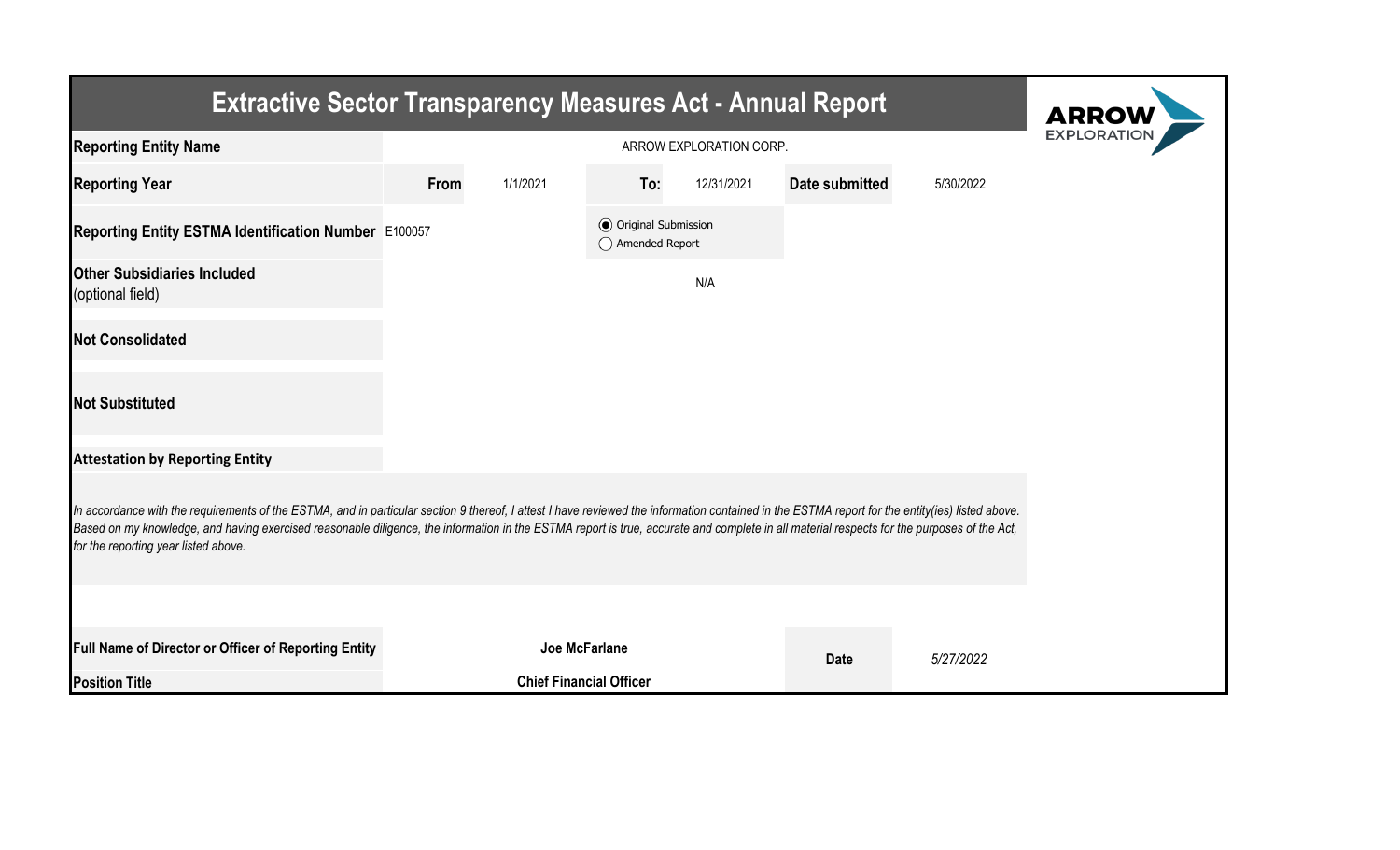| <b>Extractive Sector Transparency Measures Act - Annual Report</b> |                                                                                                                                                                                                                                                                                             |                                                                                 |                         |                  |         |                                |                |                  |                                               |                                      |                     |  |  |
|--------------------------------------------------------------------|---------------------------------------------------------------------------------------------------------------------------------------------------------------------------------------------------------------------------------------------------------------------------------------------|---------------------------------------------------------------------------------|-------------------------|------------------|---------|--------------------------------|----------------|------------------|-----------------------------------------------|--------------------------------------|---------------------|--|--|
| <b>Reporting Year</b>                                              | From:                                                                                                                                                                                                                                                                                       | 1/1/2021                                                                        | To:                     | 12/31/2021       |         |                                |                |                  |                                               |                                      |                     |  |  |
| <b>Reporting Entity Name</b>                                       |                                                                                                                                                                                                                                                                                             |                                                                                 | ARROW EXPLORATION CORP. |                  |         | Currency of the Report CAD     |                |                  |                                               |                                      |                     |  |  |
| <b>Reporting Entity ESTMA</b><br><b>Identification Number</b>      |                                                                                                                                                                                                                                                                                             |                                                                                 |                         |                  |         |                                |                |                  |                                               |                                      |                     |  |  |
| <b>Subsidiary Reporting Entities (if</b><br>necessary)             |                                                                                                                                                                                                                                                                                             |                                                                                 |                         |                  |         |                                |                |                  |                                               |                                      |                     |  |  |
|                                                                    | <b>Payments by Payee</b>                                                                                                                                                                                                                                                                    |                                                                                 |                         |                  |         |                                |                |                  |                                               |                                      |                     |  |  |
| Country                                                            | Payee Name <sup>1</sup>                                                                                                                                                                                                                                                                     | Departments, Agency, etc<br>within Payee that Received<br>Payments <sup>2</sup> | <b>Taxes</b>            | <b>Royalties</b> | Fees    | <b>Production Entitlements</b> | <b>Bonuses</b> | <b>Dividends</b> | Infrastructure<br><b>Improvement Payments</b> | <b>Total Amount paid to</b><br>Payee | Notes <sup>34</sup> |  |  |
| Colombia                                                           | National Government of<br>Colombia                                                                                                                                                                                                                                                          | National Environmental Fund<br>(FONAM)                                          |                         |                  | 127,000 |                                |                |                  |                                               | 127,000                              |                     |  |  |
| Colombia                                                           | National Government of<br>Colombia                                                                                                                                                                                                                                                          | National Hydrocarbons Agency<br>(ANH)                                           |                         | 529,000          |         |                                |                |                  |                                               | 529,000                              |                     |  |  |
| Colombia                                                           | National Government of<br>Colombia                                                                                                                                                                                                                                                          | Directorate of National Taxes and<br>Customs (DIAN)                             | 129,000                 |                  |         |                                |                |                  |                                               | 129,000                              |                     |  |  |
|                                                                    |                                                                                                                                                                                                                                                                                             |                                                                                 |                         |                  |         |                                |                |                  |                                               |                                      |                     |  |  |
|                                                                    |                                                                                                                                                                                                                                                                                             |                                                                                 |                         |                  |         |                                |                |                  |                                               |                                      |                     |  |  |
|                                                                    |                                                                                                                                                                                                                                                                                             |                                                                                 |                         |                  |         |                                |                |                  |                                               |                                      |                     |  |  |
|                                                                    |                                                                                                                                                                                                                                                                                             |                                                                                 |                         |                  |         |                                |                |                  |                                               |                                      |                     |  |  |
|                                                                    |                                                                                                                                                                                                                                                                                             |                                                                                 |                         |                  |         |                                |                |                  |                                               |                                      |                     |  |  |
|                                                                    |                                                                                                                                                                                                                                                                                             |                                                                                 |                         |                  |         |                                |                |                  |                                               |                                      |                     |  |  |
|                                                                    |                                                                                                                                                                                                                                                                                             |                                                                                 |                         |                  |         |                                |                |                  |                                               |                                      |                     |  |  |
|                                                                    |                                                                                                                                                                                                                                                                                             |                                                                                 |                         |                  |         |                                |                |                  |                                               |                                      |                     |  |  |
|                                                                    |                                                                                                                                                                                                                                                                                             |                                                                                 |                         |                  |         |                                |                |                  |                                               |                                      |                     |  |  |
|                                                                    |                                                                                                                                                                                                                                                                                             |                                                                                 |                         |                  |         |                                |                |                  |                                               |                                      |                     |  |  |
| <b>Additional Notes:</b>                                           | This report has been prepared in Canadian Dollars (CAD). All payments made to the National Government of Colombia were made in Colombian Pesos (COP) and were converted to CAD at the rate of COP 2,986.99 per CAD 1 using a w<br>Reported amounts have been rounded to the nearest \$1,000 |                                                                                 |                         |                  |         |                                |                |                  |                                               |                                      |                     |  |  |
|                                                                    |                                                                                                                                                                                                                                                                                             |                                                                                 |                         |                  |         |                                |                |                  |                                               |                                      |                     |  |  |